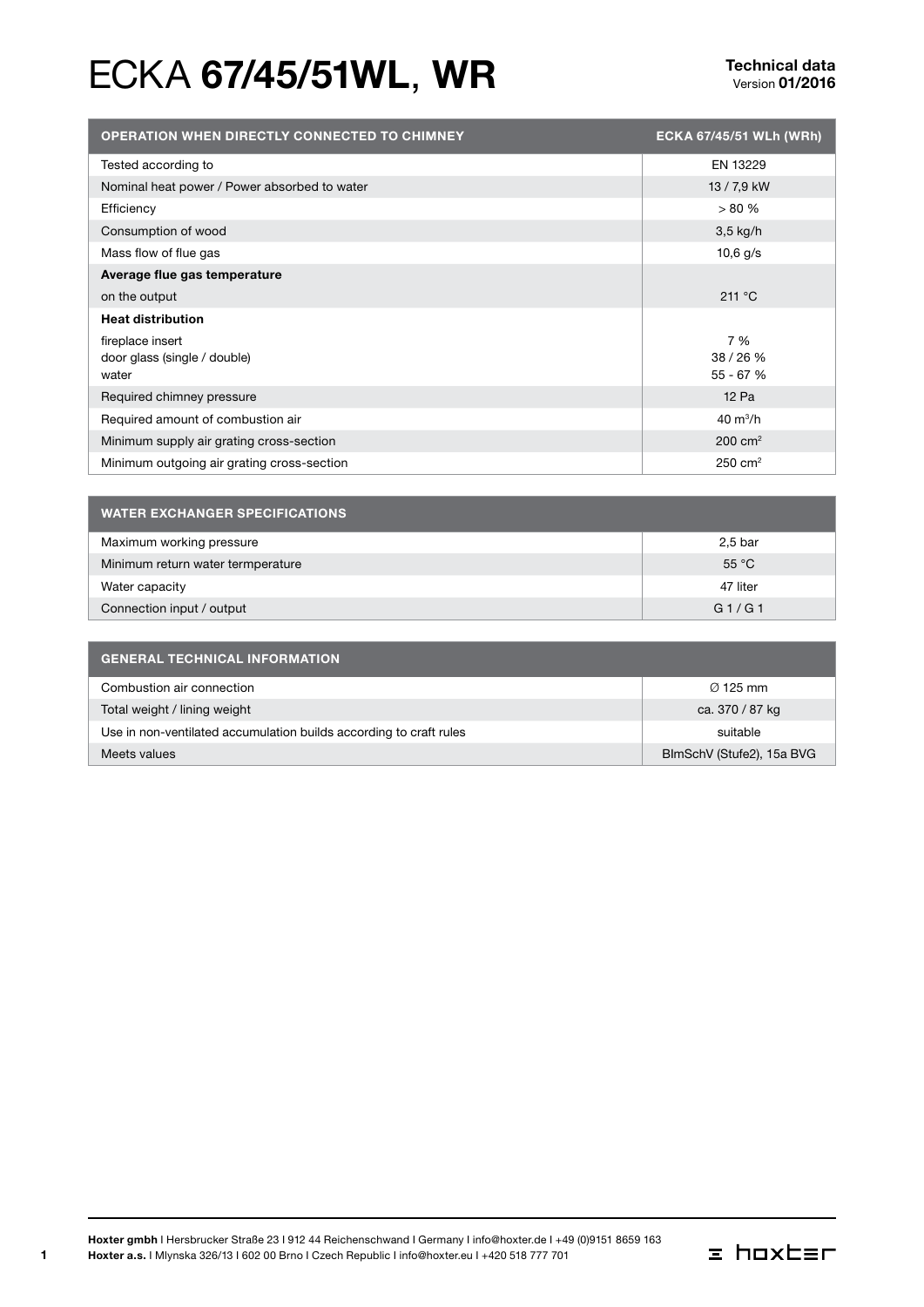# ECKA 67/45/51WL, WR<br>
Version 01/2016

| NR.            | <b>THREAD SIZE</b> | <b>DESCRIPTION</b>                                      |
|----------------|--------------------|---------------------------------------------------------|
|                | G 1" (AG)          | Water supply from heating system - min. 55°C            |
| $\overline{2}$ | G 1" (AG)          | Hot water supply to heating system                      |
| 3              | G 1/2" (AG)        | Water supply from the waterlines into the cooling loop  |
| $\overline{4}$ | G 1/2" (AG)        | Discharge of water from the cooling loop into the waste |
| 5              | $G$ 3/8" (IG)      | Pocket for air vent valve                               |
| 6              | $G$ 1/2" (IG)      | Pocket for thermal sensors                              |
|                | G 1/2" (IG)        | Discharge valve                                         |



Hoxter gmbh I Hersbrucker Straße 23 I 912 44 Reichenschwand I Germany I info@hoxter.de I +49 (0)9151 8659 163 Hoxter a.s. I Mlynska 326/13 I 602 00 Brno I Czech Republic I info@hoxter.eu I +420 518 777 701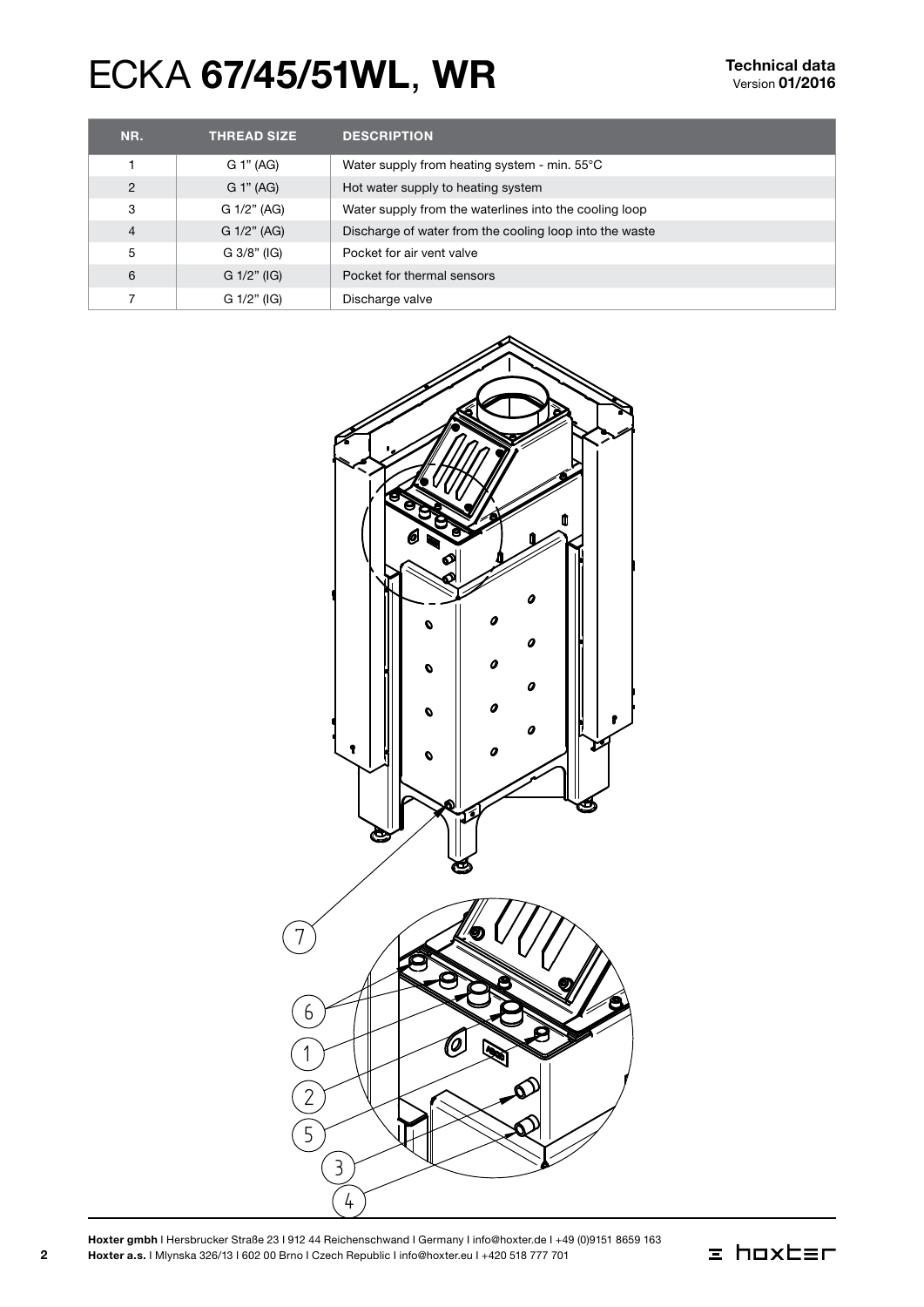# ECKA 67/45/51WL Technical data

M 1 : 10



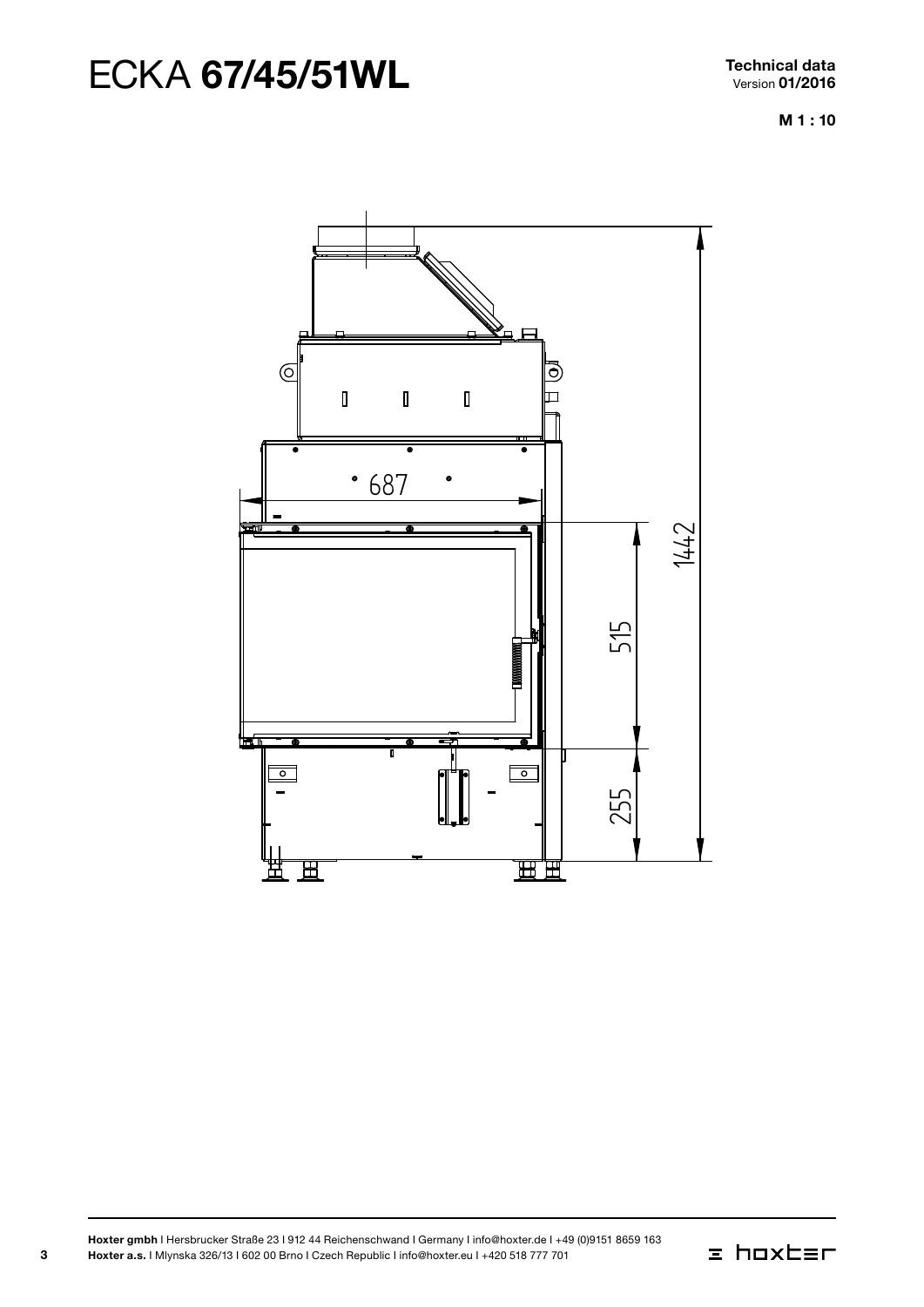M 1 : 10



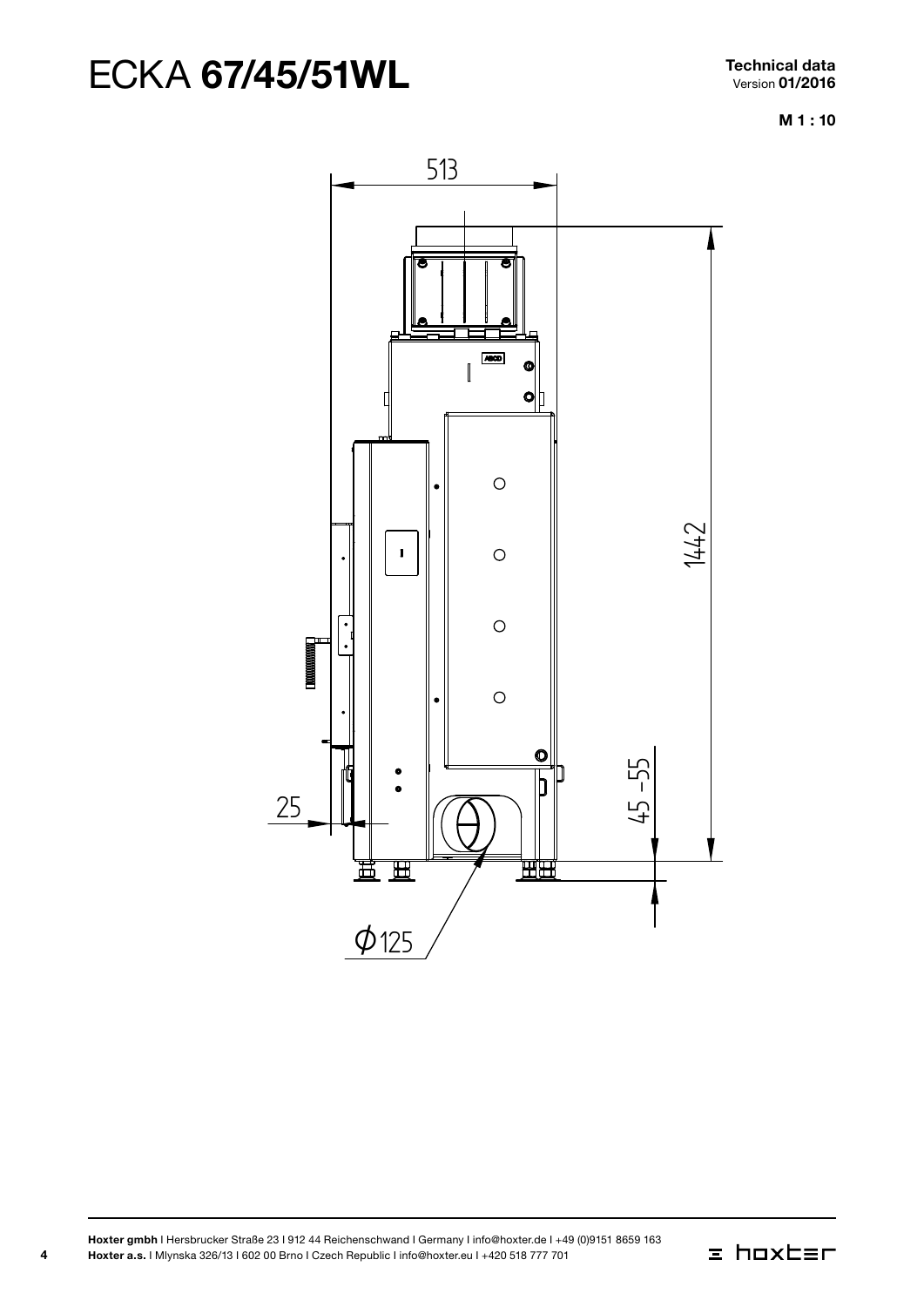Technical data Version 01/2016

M 1 : 10



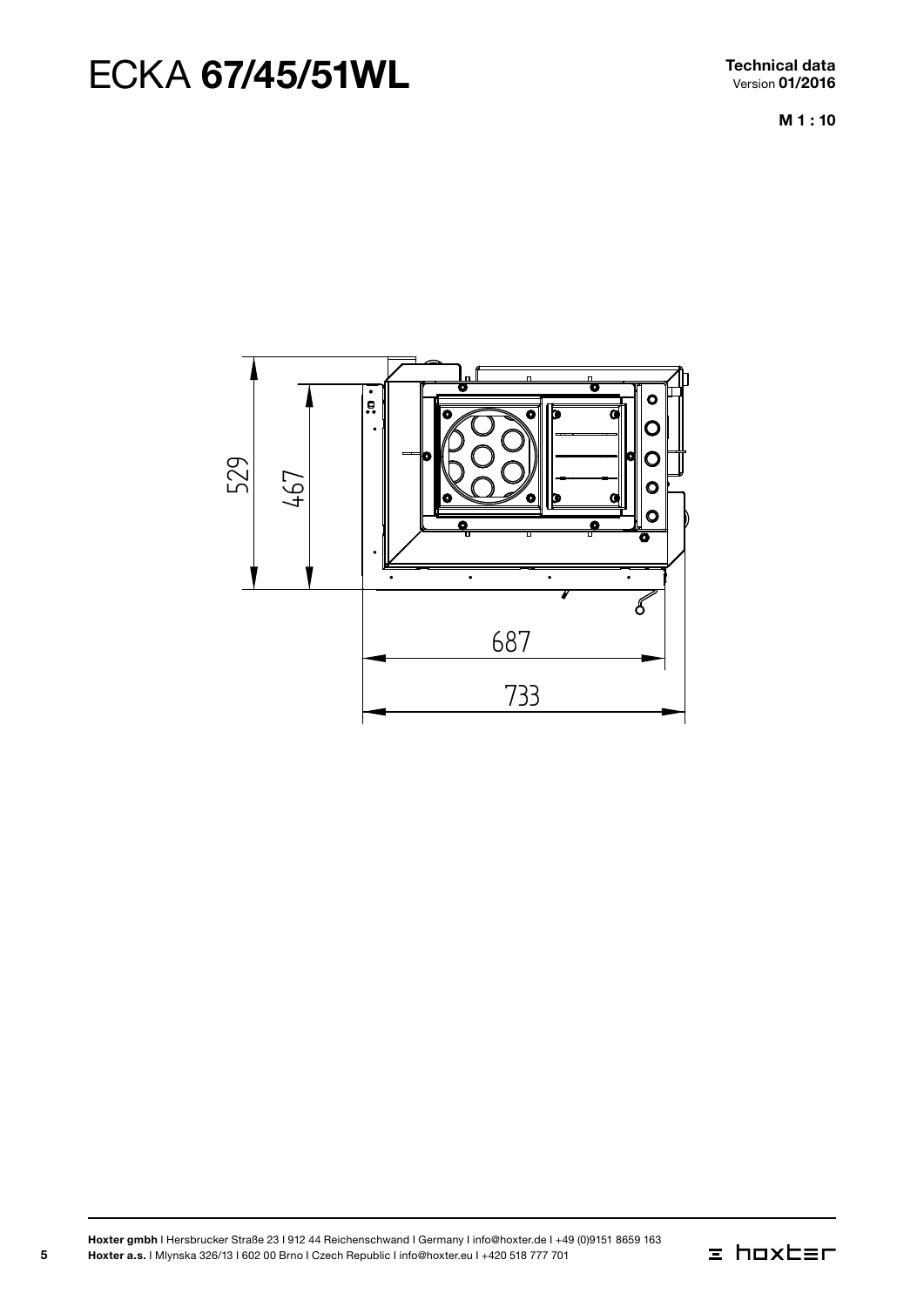Build-on frame 6-sided, 80 mm

M 1 : 10



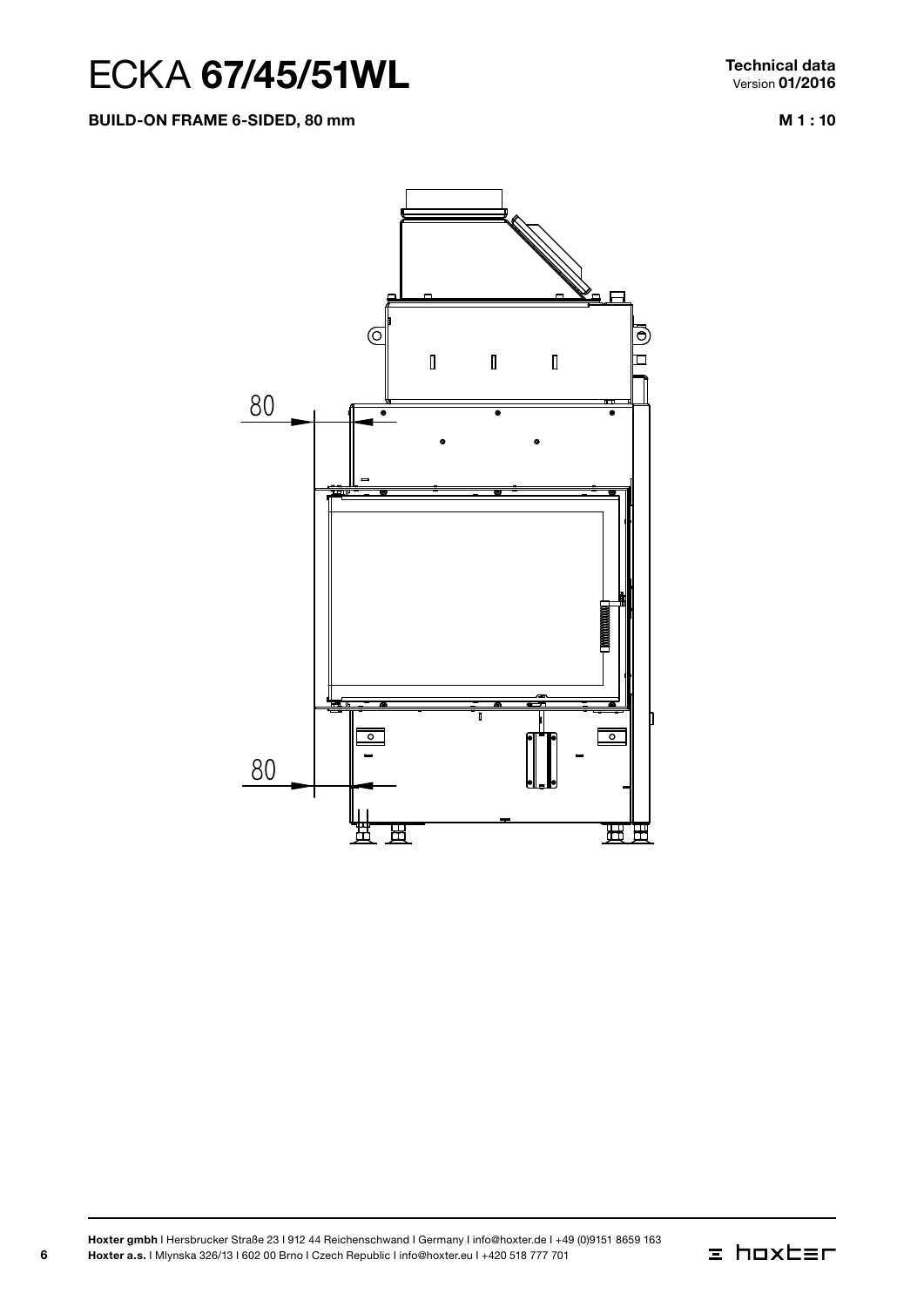#### Build-on frame 6-sided, 80 mm

Technical data Version 01/2016

M 1 : 10



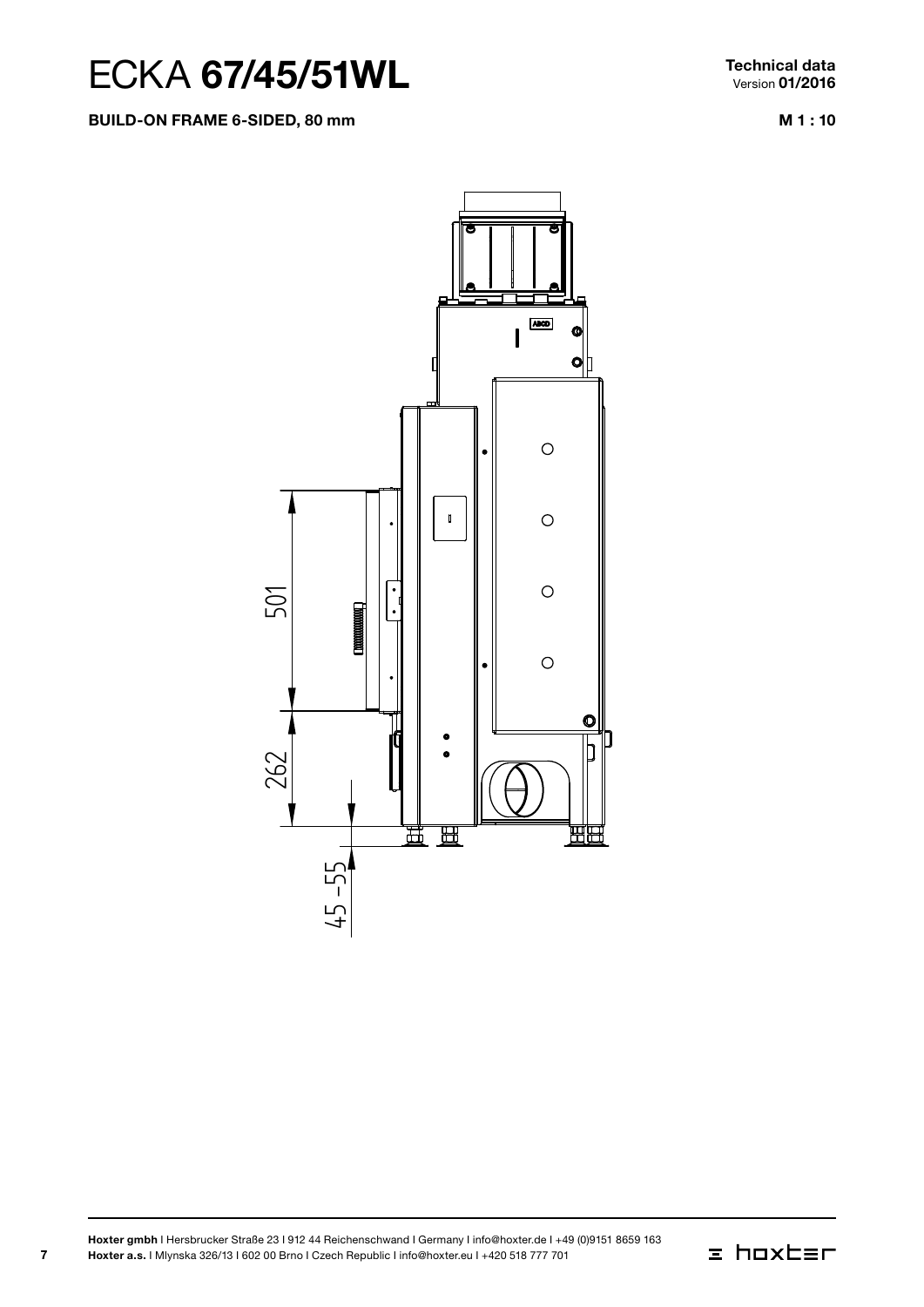

Build-on frame 6-sided, 80 mm

Technical data Version 01/2016

M 1 : 10